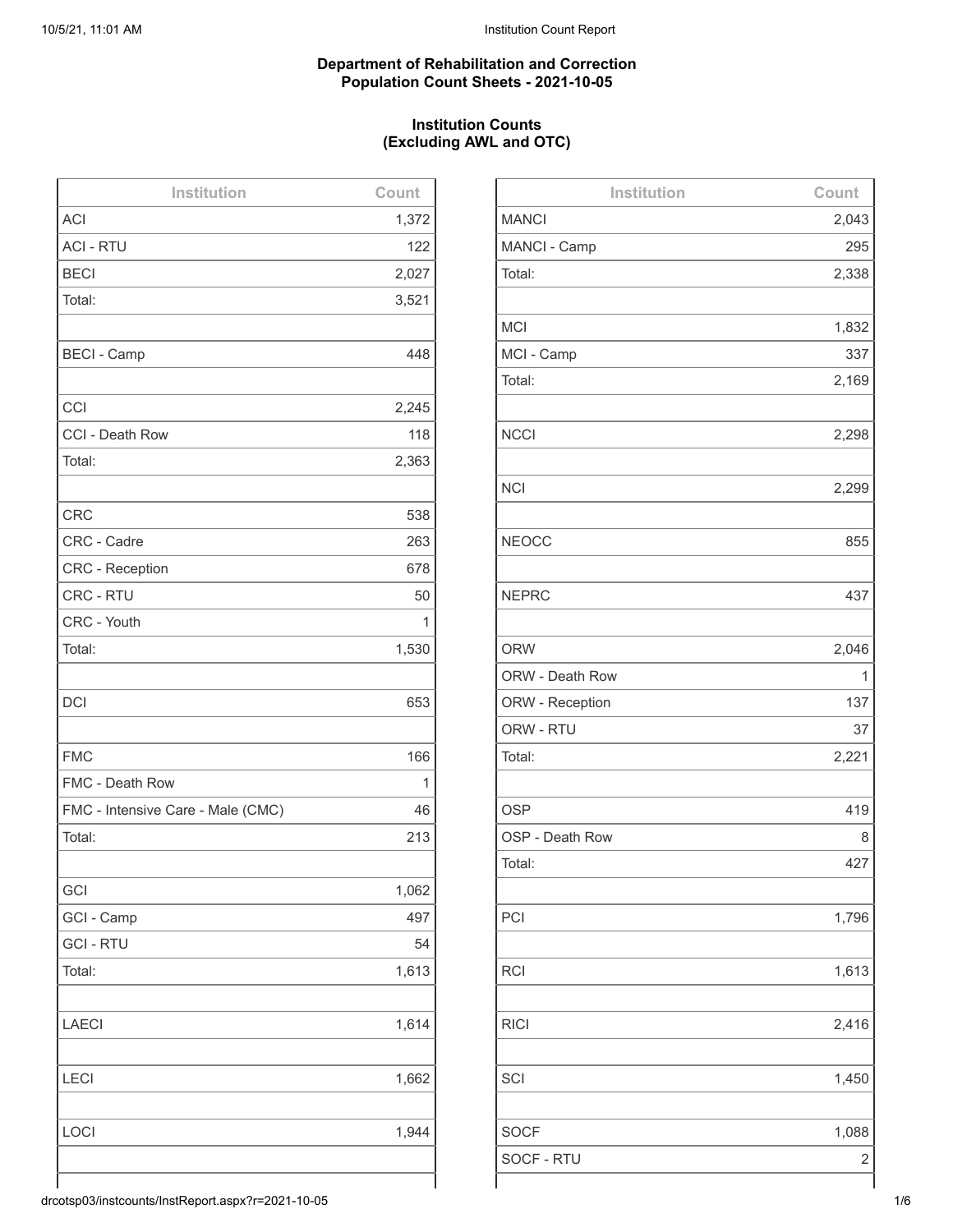| <b>LORCI</b>             | 742   |
|--------------------------|-------|
| <b>LORCI - Cadre</b>     | 213   |
| <b>LORCI - Reception</b> | 40    |
| Total:                   | 995   |
|                          |       |
| <b>MACI</b>              | 629   |
| <b>MACI - Minimum</b>    | 1,289 |
| Total:                   | 1,918 |

#### 10/5/21, 11:01 AM Institution Count Report

|                  | <b>Total Population:</b> | 43,056 |
|------------------|--------------------------|--------|
|                  |                          |        |
| Total:           |                          | 1,046  |
| <b>WCI - RTU</b> |                          | 28     |
| <b>WCI</b>       |                          | 1,018  |
|                  |                          |        |
| Total:           |                          | 737    |
| <b>TOCI - PC</b> |                          | 119    |
| <b>TOCI</b>      |                          | 618    |
|                  |                          |        |
| Total:           |                          | 1,390  |
| TCI - Camp       |                          | 367    |
| <b>TCI</b>       |                          | 1,023  |
|                  |                          |        |
| Total:           |                          | 1,090  |

\* The Total Population includes 30 Offenders with Reason Codes 30 & 31. \*\* The Total Population includes 31 Offenders with Reason Code 0A.

#### **Male Population by Security Level (Include AWL and Exclude OTC)**

| 15,149<br>Total Level 2<br>156<br>13,489<br>127<br><b>Total Level 1</b><br><b>Total Death Row</b><br>130<br>1 | 78<br>$\Omega$ | 13,538<br>131 |
|---------------------------------------------------------------------------------------------------------------|----------------|---------------|
|                                                                                                               |                |               |
|                                                                                                               |                |               |
|                                                                                                               | 118            | 15,187        |
| Total Level 3<br>8,789<br>116                                                                                 | 101            | 8,804         |
| 1,118<br>Total Level 4<br>14                                                                                  | 11             | 1,121         |
| 6<br><b>Total Level E</b><br>1,003                                                                            | $\overline{4}$ | 1,005         |
| <b>AWL</b><br><b>Security Level</b><br><b>Body</b>                                                            | $(-OTC)$       | Total         |

#### **Female Population by Institution (Include AWL and Exclude OTC)**

|                        | <b>Total Population:</b> | 42,993      | 452         | 337      | 43,108 |
|------------------------|--------------------------|-------------|-------------|----------|--------|
|                        | <b>Total Female</b>      | 3,315       | 32          | 25       | 3,322  |
| ORW - RTU              |                          | 37          | $\Omega$    | $\Omega$ | 37     |
| ORW - Reception        |                          | 137         | 3           | 3        | 137    |
| <b>ORW - Death Row</b> |                          |             | 0           | 0        |        |
| <b>ORW</b>             |                          | 2,046       | 22          | 16       | 2,052  |
| <b>NEPRC</b>           |                          | 437         |             | 0        | 438    |
| <b>FMC</b>             |                          | 5           | $\mathbf 0$ | 0        | 5      |
| <b>DCI</b>             |                          | 652         | 6           | 6        | 652    |
| Institution            |                          | <b>Body</b> | <b>AWL</b>  | $(-OTC)$ | Total  |
|                        |                          |             |             |          |        |

drcotsp03/instcounts/InstReport.aspx?r=2021-10-05 2/6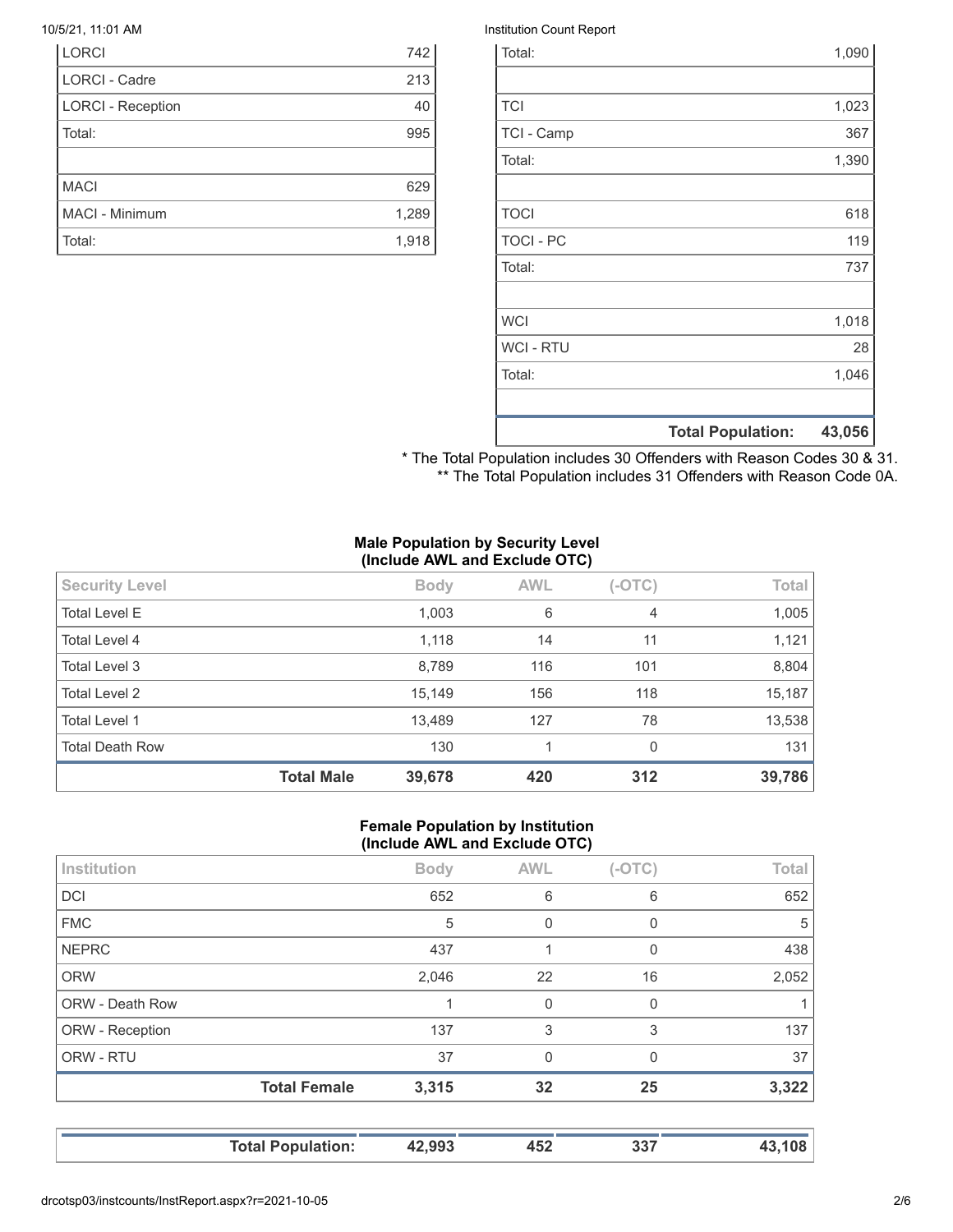| Male Population by Institution: Security Level 5 and E |  |
|--------------------------------------------------------|--|
| (Include AWL and Exclude OTC)                          |  |

| <b>MACI</b>                |                      | 12                                          | $\mathbf 0$                | $\mathbf 0$                | 12          |
|----------------------------|----------------------|---------------------------------------------|----------------------------|----------------------------|-------------|
| <b>MANCI</b>               |                      | $\,$ 5 $\,$                                 | $\mathbf 0$                | $\mathbf 0$                | $\,$ 5 $\,$ |
| <b>MCI</b><br><b>NEOCC</b> |                      | $\ensuremath{\mathsf{3}}$<br>$\overline{4}$ | $\mathbf 0$<br>$\mathbf 0$ | $\mathsf 0$<br>$\mathbf 0$ | 3<br>4      |
| OSP                        |                      | 293                                         | $\sqrt{2}$                 | 1                          | 294         |
| RCI                        |                      | 1                                           | $\mathbf 0$                | $\mathbf 0$                |             |
| SOCF                       |                      | 532                                         | $\overline{4}$             | $\ensuremath{\mathsf{3}}$  | 533         |
| TCI                        |                      | $\overline{4}$                              | $\mathbf 0$                | $\mathbf 0$                | 4           |
| <b>TOCI</b>                |                      | 123                                         | $\mathbf 0$                | $\mathbf 0$                | 123         |
| TOCI - PC                  |                      | $\,$ 3 $\,$                                 | $\mathbf 0$                | $\mathbf 0$                | $\sqrt{3}$  |
| WCI                        |                      | $\overline{4}$                              | $\mathbf 0$                | $\mathbf 0$                | 4           |
| WCI - RTU                  |                      | $\overline{7}$                              | $\mathsf{O}\xspace$        | $\mathbf 0$                | 7           |
|                            | <b>Total Level 5</b> | 1,003                                       | $\bf 6$                    | $\overline{\mathbf{4}}$    | 1,005       |

## **Male Population by Institution: Security Level 4 (Include AWL and Exclude OTC)**

| Institution                       | <b>Body</b>    | <b>AWL</b>       | $(-OTC)$         | Total |
|-----------------------------------|----------------|------------------|------------------|-------|
| <b>ACI</b>                        | 4              | $\mathbf 0$      | $\mathbf 0$      | 4     |
| CRC                               | 4              | $\mathbf 0$      | $\mathbf 0$      | 4     |
| CRC - Reception                   | 3              | $\mathbf 0$      | $\Omega$         | 3     |
| CRC - RTU                         | 12             | $\mathbf 0$      | $\Omega$         | 12    |
| FMC - Intensive Care - Male (CMC) |                | $\mathbf 0$      | $\mathbf 0$      | 1     |
| LORCI                             | 9              | 1                | 1                | 9     |
| <b>MACI</b>                       | 12             | $\boldsymbol{0}$ | $\mathbf 0$      | 12    |
| <b>OSP</b>                        | 104            | $\mathbf 0$      | $\mathbf 0$      | 104   |
| <b>SOCF</b>                       | 495            | 9                | 8                | 496   |
| SOCF - RTU                        | $\overline{2}$ | $\mathbf 0$      | $\mathbf 0$      | 2     |
| <b>TOCI</b>                       | 452            | $\overline{4}$   | 2                | 454   |
| TOCI - PC                         | 10             | $\mathbf 0$      | $\boldsymbol{0}$ | 10    |
| WCI - RTU                         | 10             | $\mathbf 0$      | $\Omega$         | 10    |
| <b>Total Level 4</b>              | 1,118          | 14               | 11               | 1,121 |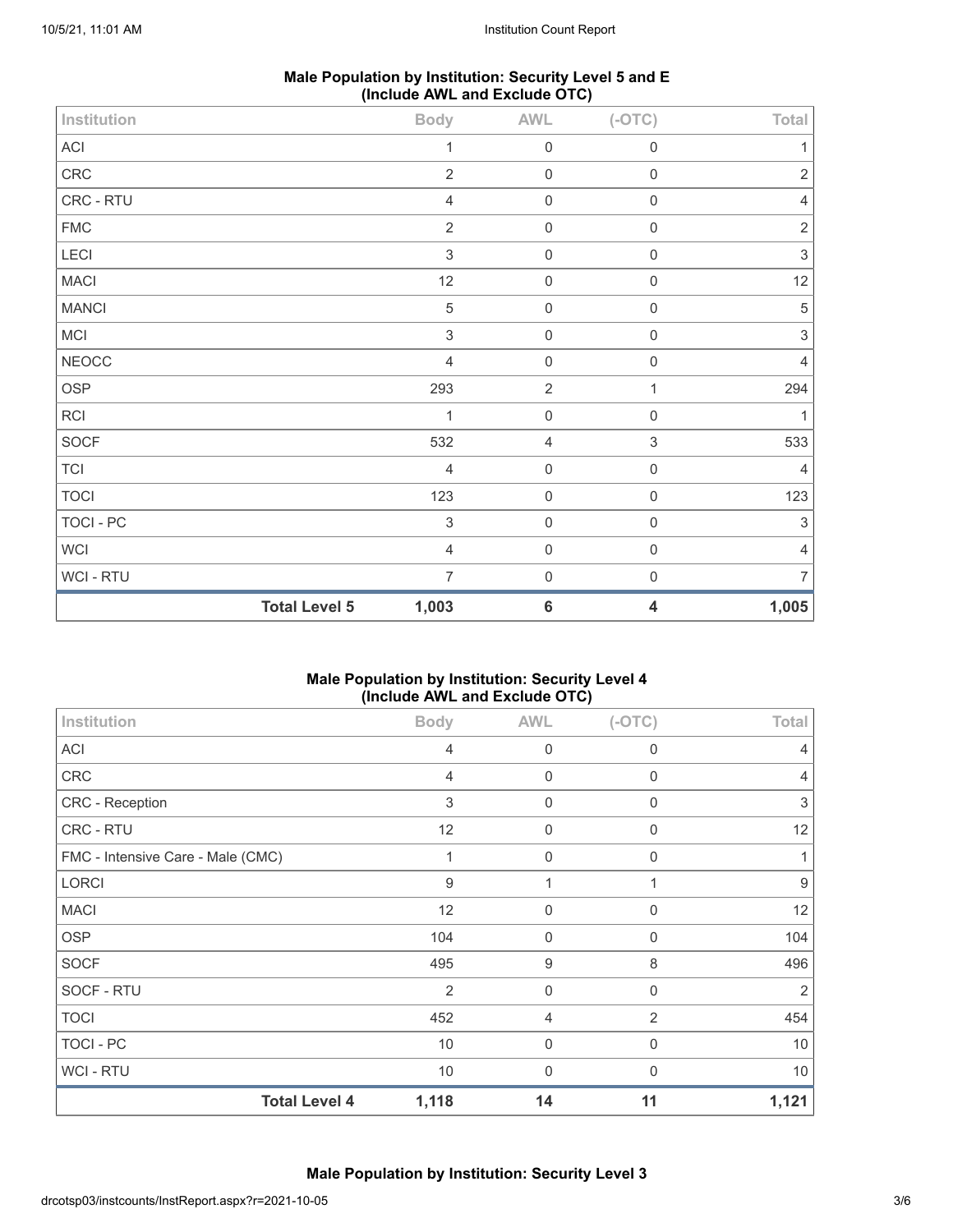10/5/21, 11:01 AM Institution Count Report

|                                   | (Include AWL and Exclude OTC) |                           |                           |                           |
|-----------------------------------|-------------------------------|---------------------------|---------------------------|---------------------------|
| Institution                       | <b>Body</b>                   | <b>AWL</b>                | $(-OTC)$                  | Total                     |
| <b>ACI</b>                        | 17                            | $\mathsf 0$               | $\mathbf 0$               | 17                        |
| <b>BECI</b>                       | $\sqrt{5}$                    | $\sqrt{2}$                | $\overline{2}$            | $\sqrt{5}$                |
| CCI                               | 15                            | $\mathbf 0$               | $\mathbf 0$               | 15                        |
| CRC                               | 286                           | 13                        | 11                        | 288                       |
| CRC - Cadre                       | $\,6\,$                       | $\mathbf 0$               | $\mathbf 0$               | $\,6\,$                   |
| CRC - Reception                   | 414                           | $\mathbf 5$               | $\mathbf 5$               | 414                       |
| CRC - RTU                         | 33                            | $\mathbf 0$               | $\mathbf 0$               | 33                        |
| <b>FMC</b>                        | $\,6\,$                       | $\mathbf 0$               | $\mathbf 0$               | $\,6\,$                   |
| FMC - Intensive Care - Male (CMC) | $\mathbf{1}$                  | $\mathbf 0$               | $\mathbf 0$               | $\mathbf{1}$              |
| GCI                               | $\,6\,$                       | $\mathbf 0$               | $\mathbf 0$               | $\,6\,$                   |
| <b>GCI-RTU</b>                    | $\mathbf{1}$                  | $\mathbf 0$               | $\mathbf 0$               | $\mathbf{1}$              |
| LAECI                             | $\sqrt{5}$                    | $\mathbf 0$               | $\mathbf 0$               | $\mathbf 5$               |
| LECI                              | 1,327                         | $\overline{7}$            | $\,6\,$                   | 1,328                     |
| LOCI                              | $\sqrt{5}$                    | $\mathbf 0$               | $\mathbf 0$               | $\mathbf 5$               |
| <b>LORCI</b>                      | 331                           | 29                        | 28                        | 332                       |
| <b>LORCI - Cadre</b>              | 103                           | $\mathbf 0$               | $\mathbf 0$               | 103                       |
| <b>LORCI - Reception</b>          | 27                            | $\,6\,$                   | $\,6\,$                   | 27                        |
| <b>MACI</b>                       | 525                           | $\overline{2}$            | $\overline{2}$            | 525                       |
| <b>MANCI</b>                      | 1,712                         | 20                        | 17                        | 1,715                     |
| MCI                               | $\mathbf{1}$                  | $\mathbf 0$               | $\mathbf 0$               | $\mathbf{1}$              |
| <b>NCCI</b>                       | 13                            | $\mathbf 0$               | $\mathbf 0$               | 13                        |
| <b>NCI</b>                        | $\overline{4}$                | $\mathbf 0$               | $\mathbf 0$               | $\overline{4}$            |
| <b>NEOCC</b>                      | 557                           | 13                        | 11                        | 559                       |
| <b>OSP</b>                        | $\ensuremath{\mathsf{3}}$     | $\mathbf 0$               | $\mathbf 0$               | $\ensuremath{\mathsf{3}}$ |
| PCI                               | 45                            | $\ensuremath{\mathsf{3}}$ | 1                         | 47                        |
| <b>RCI</b>                        | 1,443                         | $\,6\,$                   | $\,6\,$                   | 1,443                     |
| <b>RICI</b>                       | $\,6\,$                       | $\mathsf{O}\xspace$       | $\mathsf{O}\xspace$       | $\,6\,$                   |
| SCI                               | 15                            | $\mathbf 0$               | $\mathbf 0$               | 15                        |
| <b>SOCF</b>                       | 61                            | $\mathbf{1}$              | $\mathsf{O}\xspace$       | 62                        |
| <b>TCI</b>                        | 867                           | $\ensuremath{\mathsf{3}}$ | $\overline{2}$            | 868                       |
| TCI - Camp                        | $\mathbf{1}$                  | $\mathbf 0$               | $\mathsf{O}\xspace$       | $\mathbf{1}$              |
| <b>TOCI</b>                       | 28                            | $\mathbf{1}$              | $\mathbf{1}$              | 28                        |
| <b>TOCI - PC</b>                  | 55                            | $\mathsf{O}\xspace$       | $\mathsf{O}\xspace$       | 55                        |
| <b>WCI</b>                        | 857                           | $\mathbf 5$               | $\ensuremath{\mathsf{3}}$ | 859                       |
| WCI - RTU                         | $\,8\,$                       | $\mathsf{O}\xspace$       | $\mathbf 0$               | $\,8\,$                   |
| <b>Total Level 3</b>              | 8,789                         | 116                       | 101                       | 8,804                     |

# **Male Population by Institution: Security Level 2 (Include AWL and Exclude OTC)**

| <b>INSTITUTION</b> | ◡ | AWL | $\checkmark$<br>$\tilde{\phantom{a}}$ | $L = 1$ |
|--------------------|---|-----|---------------------------------------|---------|
|                    |   |     |                                       |         |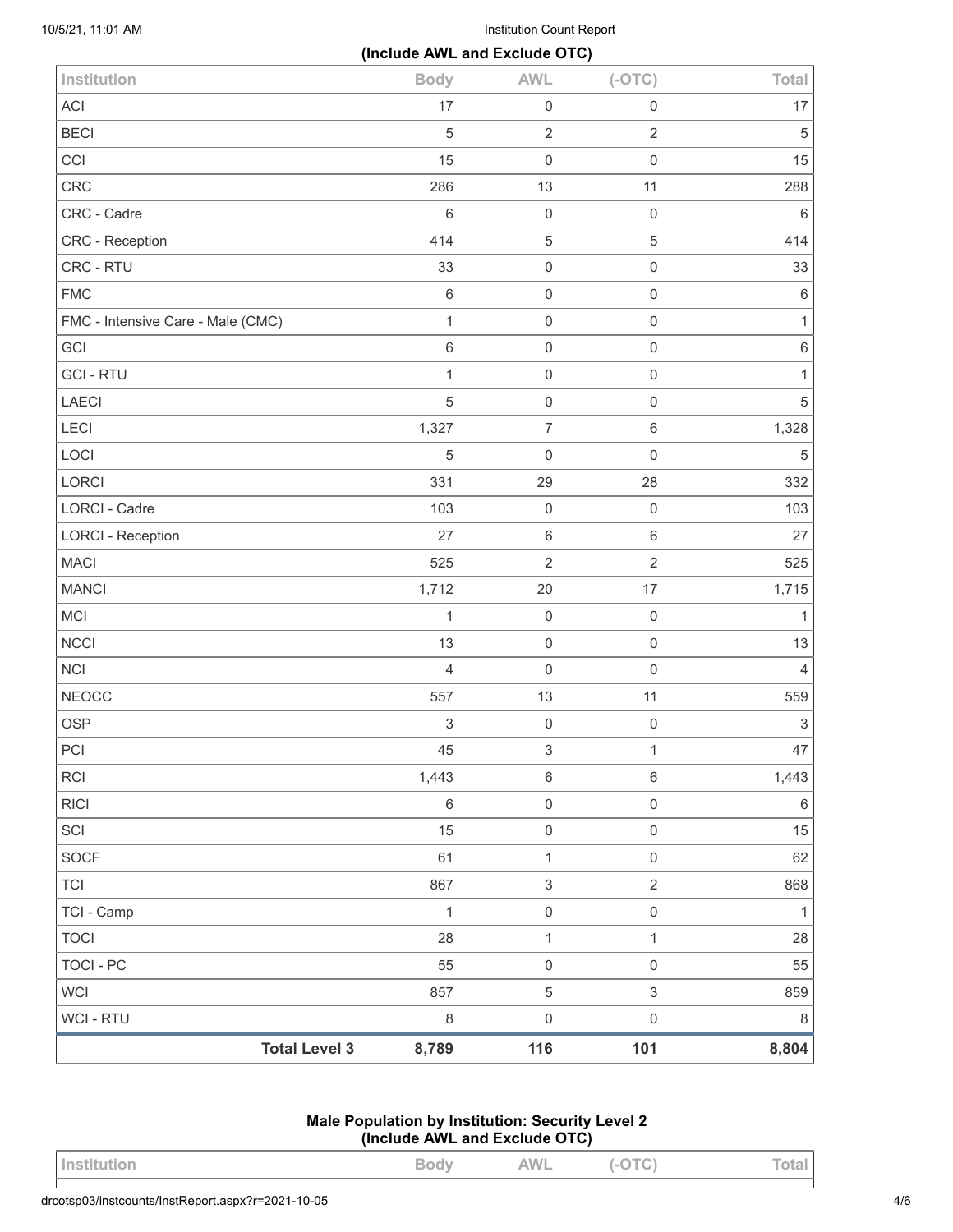|                                   | <b>Total Level 2</b> | 15,149                       | 156                               | 118                 | 15,187            |
|-----------------------------------|----------------------|------------------------------|-----------------------------------|---------------------|-------------------|
| <b>WCI</b>                        |                      | 91                           | $\mathsf 0$                       | $\mathsf 0$         | 91                |
| TOCI - PC                         |                      | 51                           | $\mathsf{O}\xspace$               | $\,0\,$             | 51                |
| <b>TOCI</b>                       |                      | 14                           | $\mathbf 0$                       | $\mathsf 0$         | 14                |
| TCI - Camp                        |                      | $\ensuremath{\mathsf{3}}$    | $\mathsf{O}\xspace$               | $\mathsf{O}\xspace$ | $\sqrt{3}$        |
| <b>TCI</b>                        |                      | 116                          | $\mathsf{O}\xspace$               | $\mathsf{O}\xspace$ | 116               |
| SCI                               |                      | 919                          | $\boldsymbol{7}$                  | $\overline{4}$      | 922               |
| <b>RICI</b>                       |                      | 1,349                        | 17                                | 13                  | 1,353             |
| RCI                               |                      | 168                          | $\sqrt{2}$                        | $\mathbf{1}$        | 169               |
| PCI                               |                      | 949                          | $10$                              | $\mathfrak{S}$      | 956               |
| <b>NEOCC</b>                      |                      | 294                          | $\sqrt{5}$                        | 5                   | 294               |
| <b>NCI</b>                        |                      | 1,300                        | $\overline{7}$                    | 6                   | 1,301             |
| <b>NCCI</b>                       |                      | 865                          | $\boldsymbol{9}$                  | 8                   | 866               |
| <b>MCI</b>                        |                      | 1,249                        | $\boldsymbol{9}$                  | $\overline{7}$      | 1,251             |
| <b>MANCI</b>                      |                      | 292                          | $\overline{4}$                    | $\overline{2}$      | 294               |
| <b>MACI</b>                       |                      | 80                           | $\mathsf{O}\xspace$               | $\mathsf{O}\xspace$ | 80                |
| <b>LORCI - Reception</b>          |                      | 6                            | $\mathsf 0$                       | 0                   | 6                 |
| <b>LORCI - Cadre</b>              |                      | 59                           | $\mathsf 0$                       | $\mathsf{O}\xspace$ | 59                |
| LORCI                             |                      | 146                          | 15                                | 14                  | 147               |
| LOCI                              |                      | 985                          | $\,8\,$                           | 6                   | 987               |
| LECI                              |                      | 332                          | $\overline{4}$                    | $\mathbf{1}$        | 335               |
| <b>LAECI</b>                      |                      | 941                          | 24                                | 23                  | 942               |
| <b>GCI - RTU</b>                  |                      | 44                           | $\mathsf{O}\xspace$               | $\boldsymbol{0}$    | 44                |
| GCI - Camp                        |                      | $\mathbf{1}$                 | $\mathsf{O}\xspace$               | 0                   | 1                 |
| GCI                               |                      | 548                          | $\overline{4}$                    | 1                   | 551               |
| FMC - Intensive Care - Male (CMC) |                      | 12                           | $\mathsf{O}\xspace$               | 0                   | 12                |
| <b>FMC</b>                        |                      | 17                           | $\mathbf{1}$                      | $\mathsf 0$         | 18                |
| DCI                               |                      | $\mathbf{1}$                 | $\boldsymbol{0}$                  | 0                   | 1<br>$\mathbf{1}$ |
| CRC - Youth                       |                      | $\mathbf{1}$<br>$\mathbf{1}$ | $\mathsf{O}\xspace$<br>$\sqrt{2}$ | 0<br>$\overline{2}$ | $\mathbf{1}$      |
| CRC - Reception<br>CRC - RTU      |                      | 138                          | $\sqrt{3}$                        | 3                   | 138               |
| CRC - Cadre                       |                      | 224                          | $\mathsf{O}\xspace$               | 0                   | 224               |
| <b>CRC</b>                        |                      | 101                          | $\,$ 5 $\,$                       | 5                   | 101               |
| CCI                               |                      | 1,692                        | $10$                              | 5                   | 1,697             |
| <b>BECI</b>                       |                      | 1,294                        | 9                                 | $\boldsymbol{9}$    | 1,294             |
| <b>ACI - RTU</b>                  |                      | 96                           | $\mathsf{O}\xspace$               | 0                   | 96                |
| ACI                               |                      | 770                          | 1                                 | 0                   | 771               |
| 10/5/21, 11:01 AM                 |                      |                              | Institution Count Report          |                     |                   |

#### **Male Population by Institution: Security Level 1 (Include AWL and Exclude OTC)**

| Institution | <b>Body</b> | <b>AWL</b> | (-OTC) | <b>Total</b> |
|-------------|-------------|------------|--------|--------------|
| ACI         | 580         |            |        | 584          |
|             |             |            |        |              |